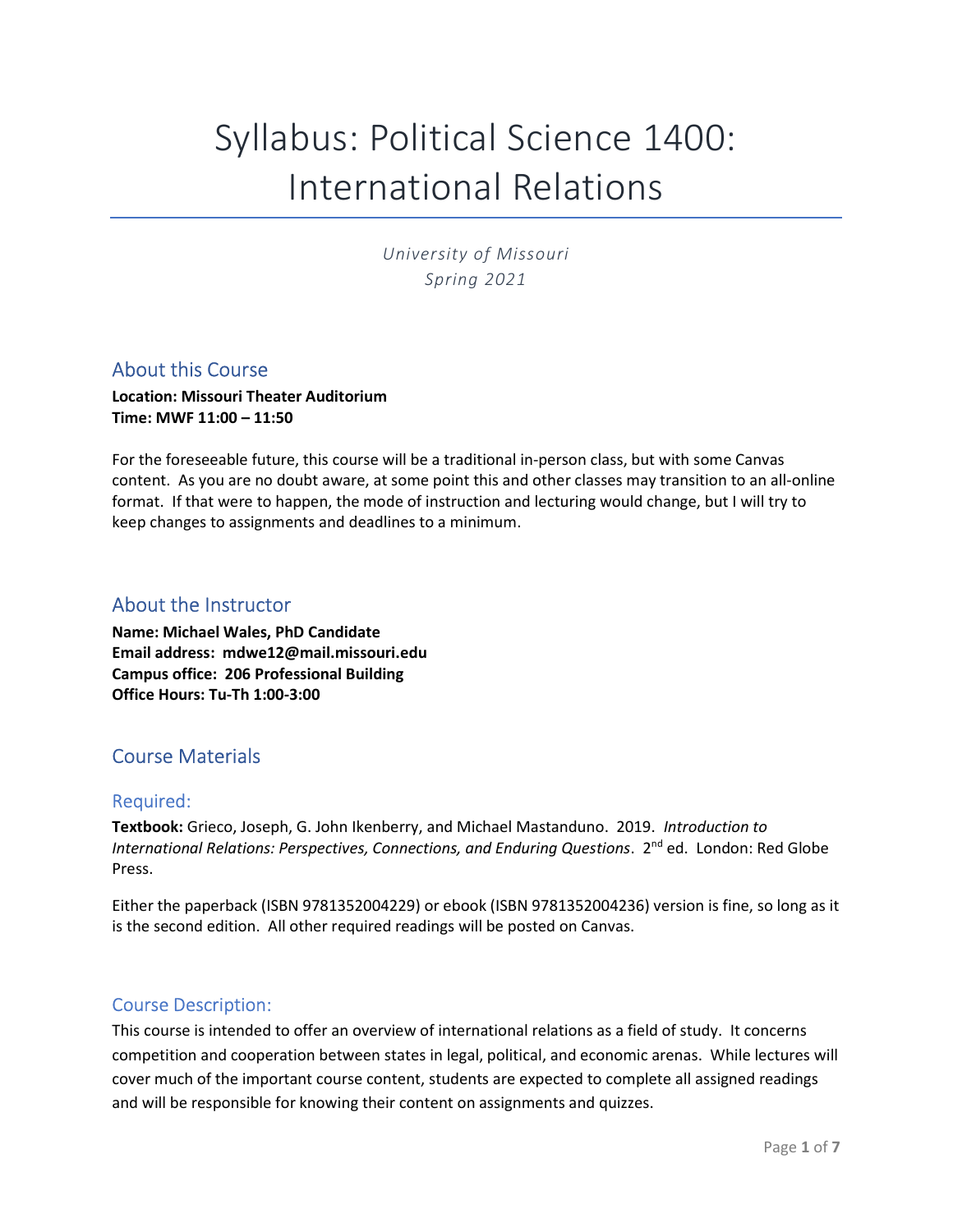## Goals of the Course:

The class should allow students to be informed consumers of news and information about international affairs and prepare students for further study in political science, international business, and more. By the end of this course, students should be able to:

- 1. Name and define the major theoretical traditions of international relations;
- 2. Summarize the foreign policy process in the United States, including core concepts and actors;
- 3. Identify causes of war and ways to resolve international conflicts;
- 4. Analyze the benefits and costs of international trade and finance and apply them to current events.

This course meets the Social Science requirement for Gen Ed.

# Assessment/Grading

Grades in this class will be a function of performance in four kinds of assignments and assessments, with their relative weighting in the final grade described below.

- 1. Review questions for each chapter in the textbook (25% of final grade). These review questions are intended to help students determine what material they are comprehending well and where they might be struggling. These will be completed on Canvas.
- 2. Current event summaries (10% of final grade). Students will find and summarize a news article related to the class topics. Articles must be no more than six months old. The summary should describe the article and explain how it relates to course content. Students will sign up to provide a current event summary on a specific week and then post their summaries on Canvas. Additional information will be provided in a forthcoming document.
- 3. Section quizzes (10% of final grade each, 40% total). At the end of each section, there will be a quiz covering the content of that section. The quizzes will be taken through Canvas but will occur during class time.
- 4. Final essay (25% of final grade). This short paper will be similar to a take-home final exam. It may cover content from the entire course.

Late work for all of the above assignment types will be accepted with a 10 percent penalty for each day the assignment is late. If circumstances require you to miss an exam or quiz, alert the instructor as soon as possible to arrange alternative accommodations. Documentation may be required to avoid late penalties for make-up quizzes.

## Grading Scale

The MU Grading System is based on a four-point scale. The grade value for each letter grade is as follows: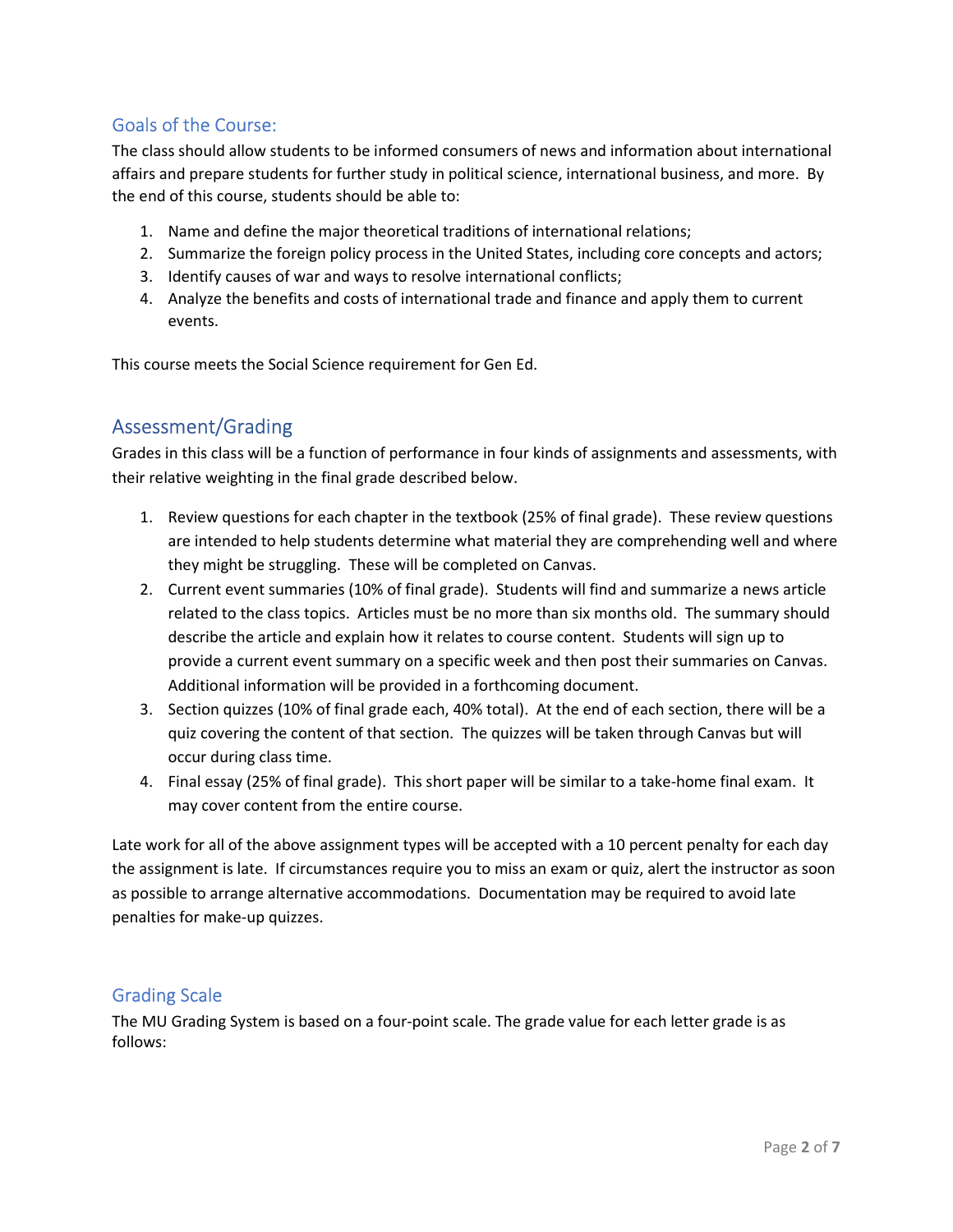| Α    | 95–100% |
|------|---------|
| А-   | 90-94%  |
| B+   | 87-89%  |
| B    | 84-86%  |
| в-   | 80-83%  |
| $C+$ | 77-79%  |
| Ċ    | 74-76%  |
| $C-$ | 70-73%  |
| D+   | 67-69%  |
| D    | 64-66%  |
| D-   | 60-63%  |
| F    | <60%    |

# Use of Canvas

While this class is currently not an online course, it will utilize Canvas extensively. Most students no doubt have had both positive and negative experiences with Canvas, and we will aim to have mostly positive experiences in this class.

## Technical Support

Problems with your computer or other technology issues are not an excuse for delays in meeting expectations and missed deadlines for the course. If you have a problem, get help in solving it immediately.

Mizzou Tech Support can provide step by step instructions on using Canvas tools, help you log in, or troubleshoot issues.

- Email techsupport@missouri.edu
- Call (573) 882-5000
- Visit http://doit.missouri.edu

Canvas also provides phone and chat support for students 24 hours a day, 7 days a week. You can find contact information in the course site under the Help link in the Canvas global navigation (the menu on the far-left side of the course). For your convenience I have also listed it below:

Call Canvas Support (Students)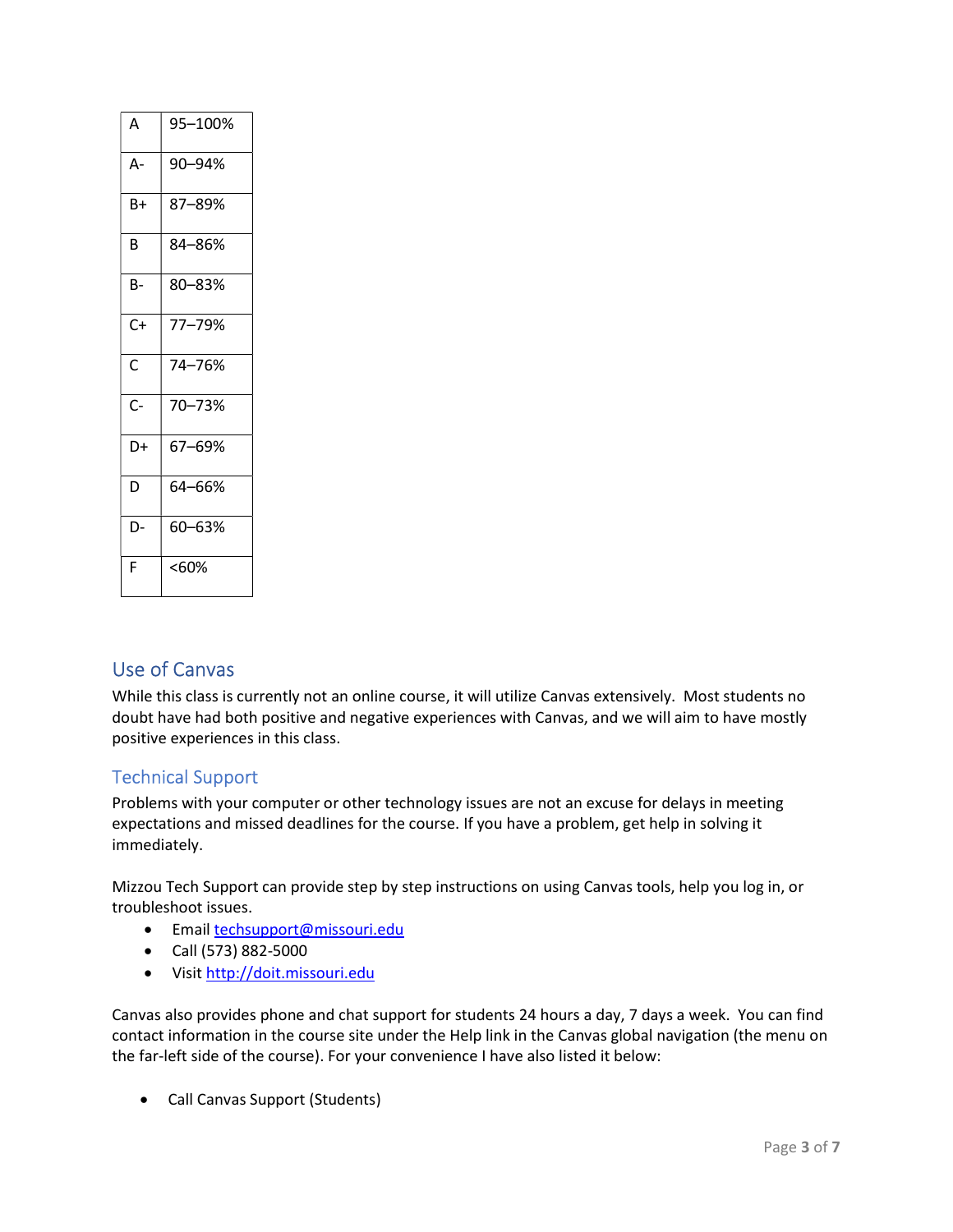Call (855) 981-6196. Available 24/7

• Link to chat with Canvas support https://cases.canvaslms.com/liveagentchat?chattype=student

You will find additional information about Technical Support for all of MU's centrally supported educational technologies by clicking on the link, Support & Policies in our Canvas site. This link is located in the left-hand course navigation menu.

If you are having difficulty with a technology tool in Canvas, consider visiting the Canvas Student Guides, which has overviews on each Canvas tool and tutorials on how to use them.

Even though this is not an online course, you may find it helpful to complete the MU Canvas Online Student Orientation available in your Canvas course list. The orientation course is always available for reference.

## Course Policies

For University policies and support resources, please click the Support & Policies link in the course menu on Canvas.

#### Class Etiquette

Your instructor and fellow students wish to foster a safe learning environment. All opinions and experiences, no matter how different or controversial they may be perceived, must be respected in the tolerant spirit of academic discourse. You are encouraged to comment, question, or critique an idea but you are not to attack an individual.

Our differences, some of which are outlined in the University's nondiscrimination statement, will add richness to this learning experience. Please consider that sarcasm and humor can be misconstrued in online interactions and generate unintended disruptions. Working as a community of learners, we can build a polite and respectful course ambience.

#### Academic Integrity/Plagiarism

University standards prohibit cheating, plagiarism, and sabotage. Those caught engaging in such academic misconduct will receive a zero on the assignment and may be subject to further disciplinary action.

#### Recording Prohibition

University of Missouri System Executive Order No. 38 lays out principles regarding the sanctity of classroom discussions at the university. The policy is described fully in section 200.015 of the Collected Rules and Regulations. In this class, students may not make audio or video recordings of course activity, except students permitted to record as an accommodation under section 240.040 of the Collected Rules. All other students who record and/or distribute audio or video recordings of class activity are subject to discipline in accordance with provisions of section 200.020 of the Collected Rules and Regulations of the University of Missouri pertaining to student conduct matters.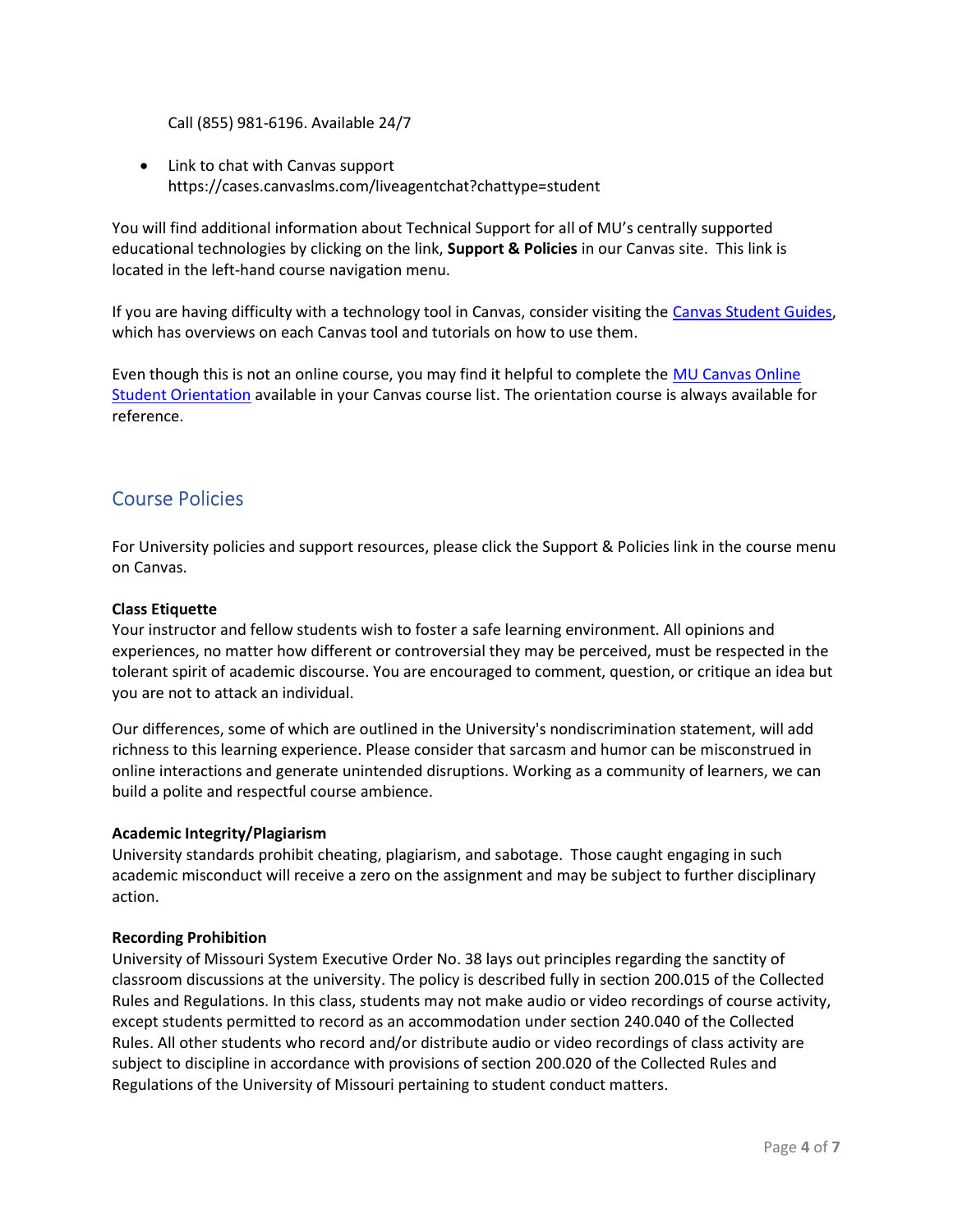Those students who are permitted to record are not permitted to redistribute audio or video recordings of statements or comments from the course to individuals who are not students in the course without the express permission of the faculty member and of any students who are recorded. Students found to have violated this policy are subject to discipline in accordance with provisions of section 200.020 of the Collected Rules and Regulations of the University of Missouri pertaining to student conduct matters.

#### Intellectual Pluralism

Below is the University's statement on intellectual pluralism:

The University community welcomes intellectual diversity and respects student rights. Students who have questions or concerns regarding the atmosphere in this class (including respect for diverse opinions) may contact the departmental chair or divisional director, the director of the Office of Students Rights and Responsibilities, or the MU Equity Office.

#### Intellectual Property

All course materials, including, but not limited to, the syllabus, course assignments, study guides, learning guides, online lecture videos and content, and lab book (i.e. course pack) are property of the instructor and University and may not be shared online or distributed in any manner to others. Students are prohibited from posting course materials or notes online and from selling notes to or being paid for taking notes by any person or commercial firm without the express written permission of the professor teaching this course. Doing so will constitute both an academic integrity violation and a copyright violation. Violations of copyright laws could subject you to civil penalties and criminal liability. Violations of academic integrity may subject you to disciplinary action under University policies.

#### ADA Compliance and Accommodation

If you anticipate barriers related to the format or requirements of this course, if you have emergency medical information to share with me, or if you need to make arrangements in case the building must be evacuated, please let me know as soon as possible.

If disability related accommodations are necessary (for example, a note taker, extended time on exams, captioning), please establish an accommodation plan with the MU Disability Center, S5 Memorial Union, 573-882-4696, and then notify me of your eligibility for reasonable accommodations. For other MU resources for persons with disabilities, click on "Disability Resources" on the MU homepage.

#### Decreasing the Risk of COVID-19 in Classrooms and Labs

MU cares about the health and safety of its students, faculty, and staff. To provide safe, high-quality education amid COVID-19, we will follow several specific campus policies in accordance with the advice of the Center for Disease Control and Boone County health authorities. This statement may be updated as information changes. Students who do not follow protocols may be reported to the Office of the Dean of Students. Further information is available at https://renewal.missouri.edu/students.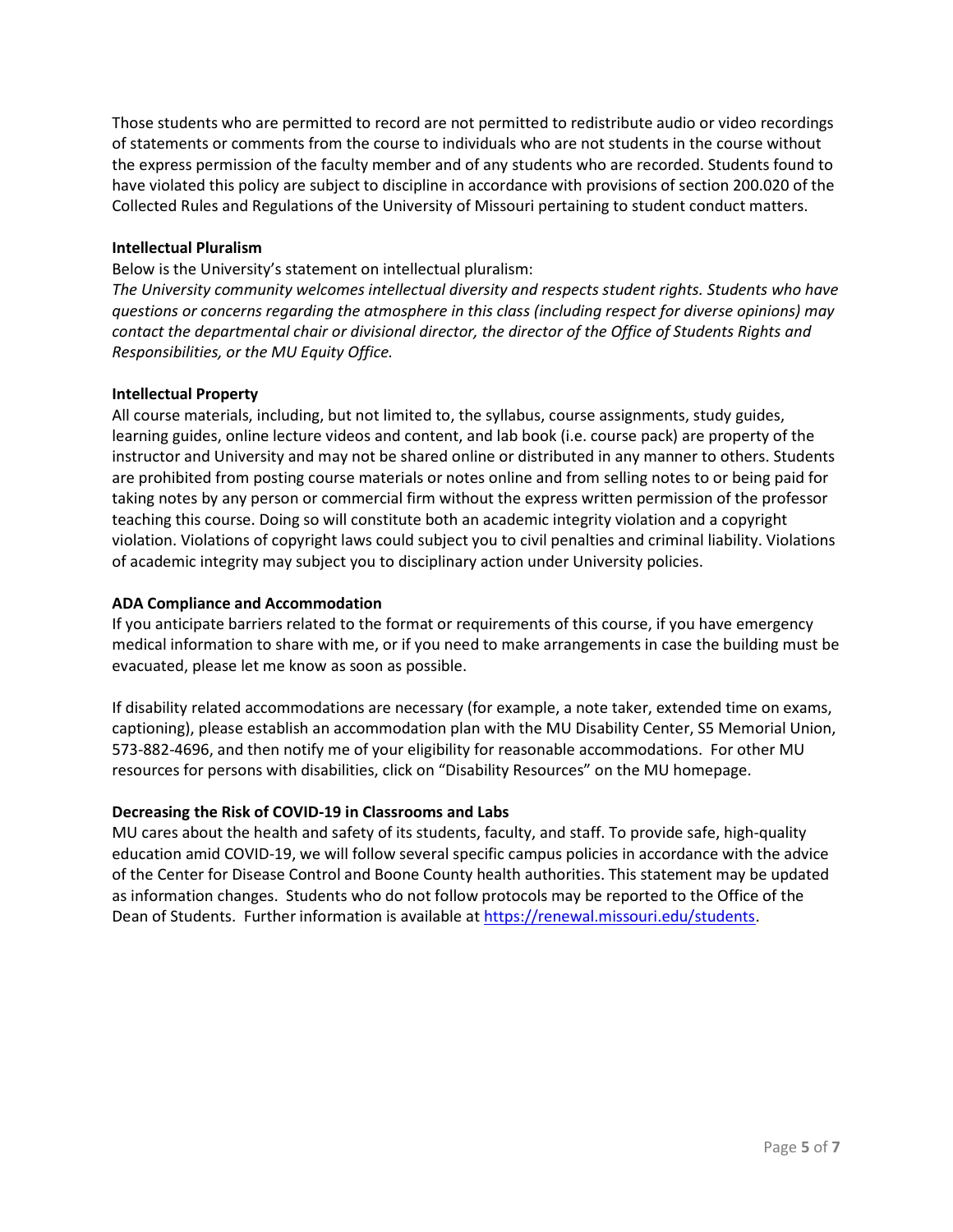# Course Schedule

The Course Schedule is subject to modification. Please check Announcements and emails regularly to ensure you do not miss any changes. All assignments are due by 11:59 pm of the specified day.

| <b>MODULE</b>       | <b>DATES</b> | <b>TOPICS AND READINGS</b>          | <b>ASSIGNMENTS</b>                      |
|---------------------|--------------|-------------------------------------|-----------------------------------------|
| <b>INTRODUCTION</b> | 1/20         | Introduction                        | Read the syllabus                       |
|                     | 1/22         | Ch. 1 - Understanding IR            |                                         |
| <b>FOUNDATIONS</b>  | 1/25         | Ch. 2 - Historical foundations      |                                         |
|                     | 1/27         | Ch. 2 - Historical foundations      |                                         |
|                     | 1/29         | Ch. 2 - Historical foundations      | Ch. 2 Review Questions due 1/31         |
|                     | 2/1          | Ch. 3 - Theories of IR              |                                         |
|                     | 2/3          | Ch. $3$ – Theories of IR            |                                         |
|                     | 2/5          | Ch. 3 - Theories of IR              | Ch. 3 Review Questions due 2/7          |
|                     | 2/8          | Ch. 4 - Foreign Policy Analysis     |                                         |
|                     | 2/10         | Ch. 4 - Foreign Policy Analysis     | FPA Current Events due 2/10             |
|                     | 2/12         | Ch. 4 - Foreign Policy Analysis     | Ch. 4 Review Questions due 2/14         |
|                     | 2/15         | Ch. 5 - International Organizations |                                         |
|                     | 2/17         | Ch. 5 - International Organizations | IO Current Events due 2/17              |
|                     | 2/19         | Ch. 5 - International Organizations | Ch. 5 Review Questions due 2/21         |
|                     | 2/22         | <b>Foundations Quiz</b>             |                                         |
| <b>CONFLICT</b>     | 2/24         | Ch. $6$ – Causes of War             |                                         |
|                     | 2/26         | Ch. $6 -$ Causes of War             | Causes of War Current Events due 2/28   |
|                     | 3/1          | Ch. $6$ – Causes of War             | Ch. 6 Review Questions due 3/3          |
|                     | 3/3          | Ch. 7 - Interstate Peace            |                                         |
|                     | 3/5          | Ch. 7 - Interstate Peace            | Interstate Peace Current Events due 3/7 |
|                     | 3/8          | Ch. 7 - Interstate Peace            | Ch. 7 Review Questions due 3/10         |
|                     | 3/10         | Ch. 8 – WMD and Other Factors       |                                         |
|                     | 3/12         | Ch. 8 - WMD and Other Factors       | WMD Current Events due 3/14             |
|                     | 3/15         | Ch. 8 - WMD and Other Factors       | Ch. 8 Review Questions due 3/17         |
|                     | 3/17         | <b>Conflict Quiz</b>                |                                         |